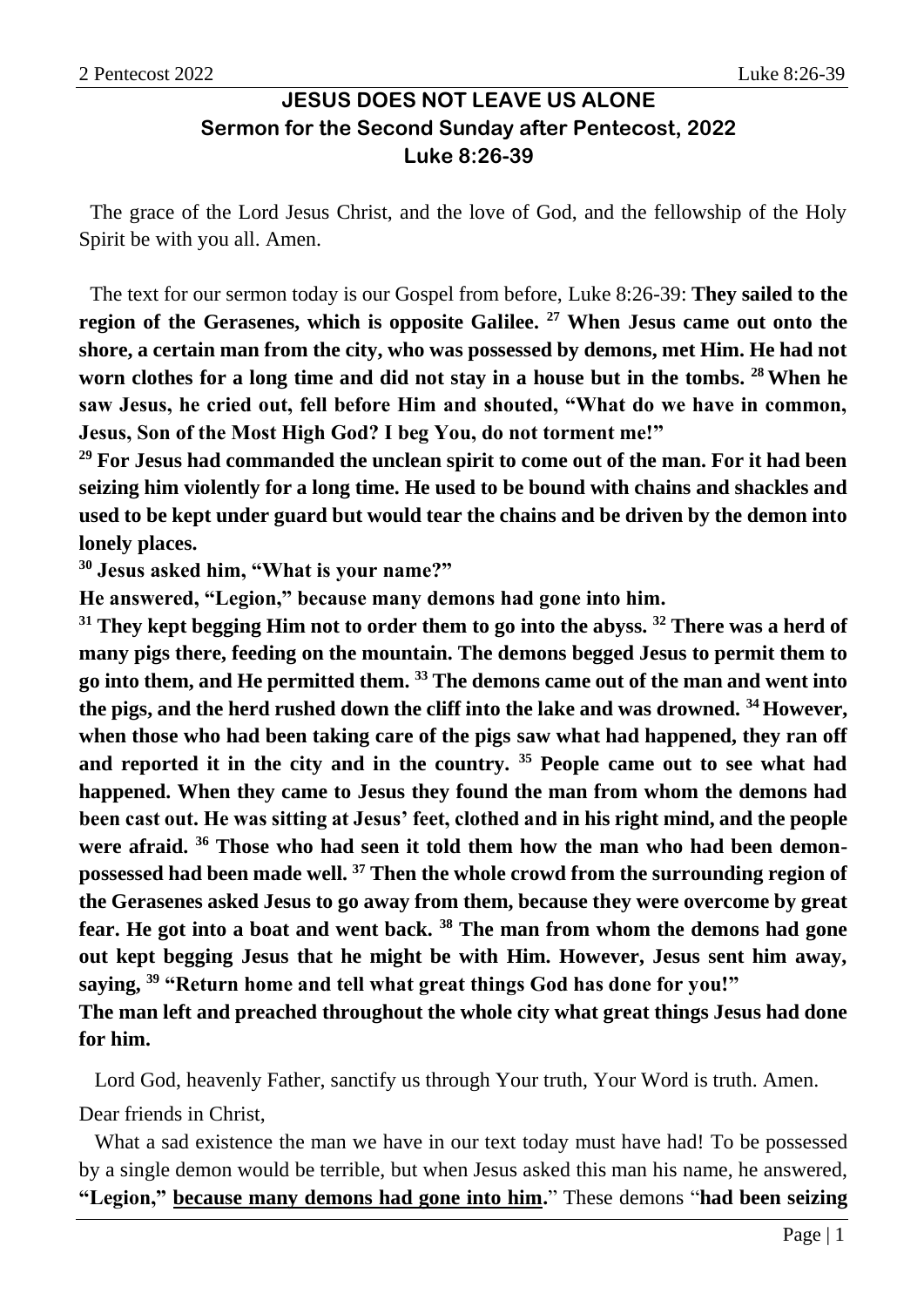**him violently for a long time. He used to be bound with chains and shackles and used to be kept under guard but would tear the chains and be driven by the demon into lonely places.**" Not only this but "**He had not worn clothes for a long time and did not stay in a house but in the tombs.**" He was destined for a life of torment, madness, and loneliness.

This man is the personification of all who are doomed to death being caught in the futility of pagan worship, which really is the worship of demons. As Scripture says, there is "*salvation in no one else. For there is no other name under heaven that has been given among human beings by which we must be saved*" (Acts 4:12). Anyone who does not recognise Jesus as the Son of God who has come into our sinful world to save us is in the worship of demons.

Leading up to our text, Luke wrote of how Jesus and His disciples had hopped onto a boat and crossed the Sea of Galilee. While sailing across "**to the region of the Gerasenes**," a "*windstorm came down on the lake, and they were being swamped and were in danger*" (Luke 8:23). The Greek words used here by Luke are very picturesque. Literally, they mean: "*an intensive sucking of wind.*" Perhaps we could think of a tornado. This description helps us appreciate the terror of the disciples as they see their boat being swamped. But Jesus was sleeping peacefully in the boat. When they finally woke Him up and begged Him for help, He commanded the storm, the wind, and the water to cease, which they did. Jesus asked the disciples, *"Where is your faith?" They were afraid and amazed and asked one another, "Who, then, is this, that He commands even the winds and the water, and they obey Him?"* (Luke 8:25). Jesus had left the disciples mystified at His power.

Now reaching the other side of the lake, "**When Jesus came out onto the shore, a certain man from the city, who was possessed by demons, met Him…. <sup>28</sup> When he saw Jesus, he cried out, fell before Him and shouted, "What do we have in common, Jesus, Son of the Most High God? I beg You, do not torment me!"**

Did you hear what this demon-possessed man said about Jesus? What he confessed *should astonish Christians and shame unbelievers*. While the disciples are still wondering who Jesus is after calming the storm just a few hours ago, and even whole cities in Israel have trouble understanding Jesus, this demon knows exactly who Jesus is and why He has come into the world. We can see here that even Satan and the demons believe who Jesus is, and they shudder.<sup>1</sup> Because of their rebellion against God in heaven, they are beyond redemption. They are condemned to the eternal fires of hell, which God has prepared for the devil and his angels. <sup>2</sup> But notice how the demons don't even want to go there. **<sup>31</sup> They kept begging Him not to order them to go into the abyss. <sup>32</sup>** "**There was a herd of many pigs there, feeding on the mountain. The demons begged Jesus to permit them to go into them, and He permitted them.**" What a thought! Not even the demons want to be in hell! But until the time when they will be cast into the abyss for eternity, they are on the prowl. Even today, due to their *utter hate for God*, their goal is to turn us away from faith in Christ, which would then

<sup>1</sup> James 2:9

<sup>2</sup> Matthew 25:41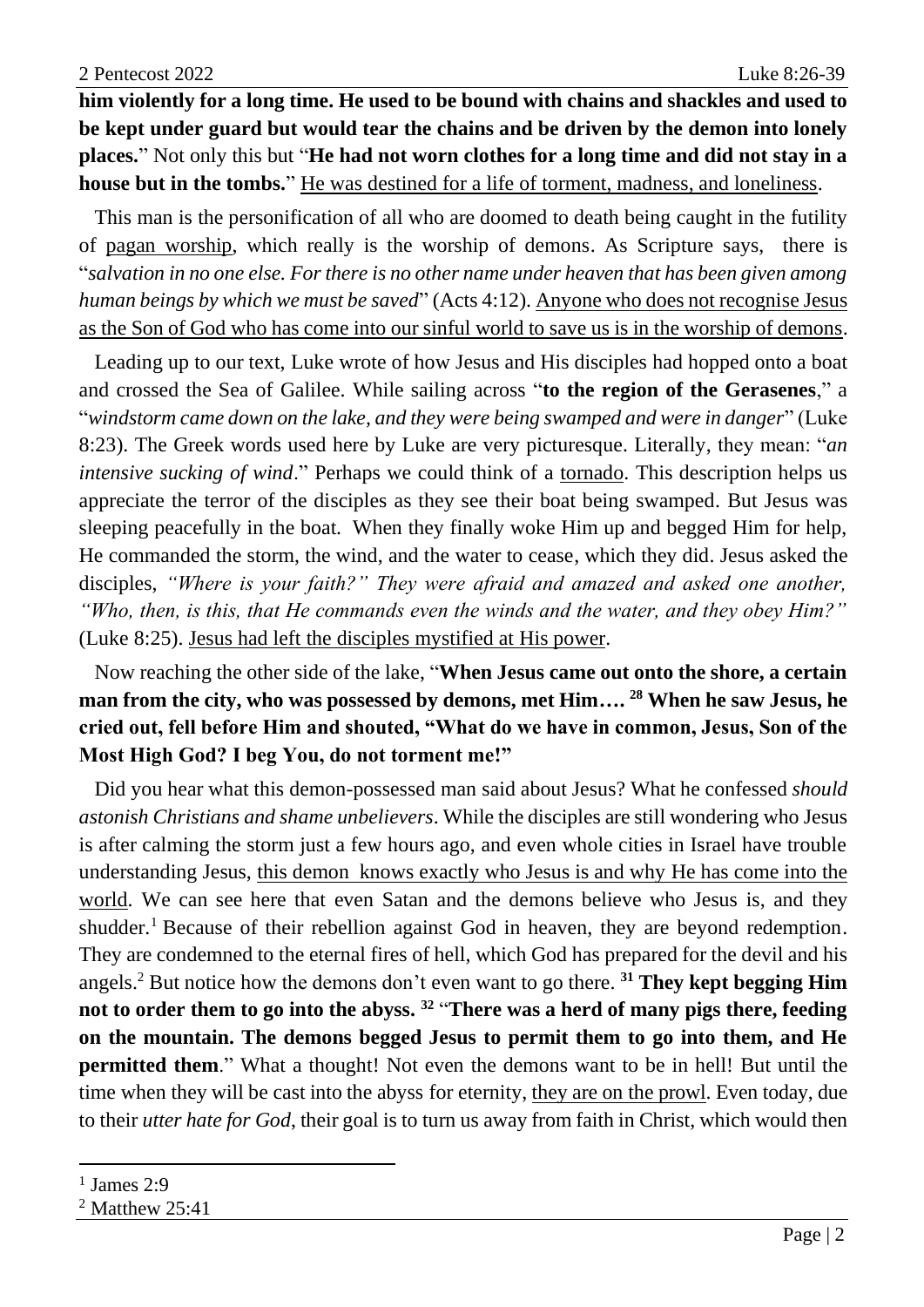condemn us to an eternity of suffering with them.

Back to the demon-possessed man's question, "**What do we have in common, Jesus, Son of the Most High God? I beg You, do not torment me!**" perhaps we wonder, who is speaking this question? Is it the demons or the man?

If this question is voiced by the demons, they already know the answer. Jesus will not leave them alone. Jesus has come to conquer Satan and his grip on humanity by His death and resurrection. He has come to destroy evil in all its forms and drive it from the face of the earth. In our day and age, the need for this is becoming more and more evident as we see Satan's grip on humanity tearing man apart from God and one another. Acts of terrorism mean to cause fear, doubt, and paranoia; bloodshed and wars remind us of how fragile life is. Even the stress of day-to-day living tempts us to just give up. So the need for a Saviour is all the more pressing and obvious.

Now consider if this question is asked by the man. He has been possessed and harassed by evil. As he asks Jesus, "**What do we have in common, Jesus, Son of the Most High God? I beg You, do not torment me!**" he hopes Jesus will not pass Him by. That is what he fears most - that Jesus would turn away from him and leave him to suffer as he deserves!

God has every right, in His justice, to leave him alone. Not only him but us as well. In the midst of bloodshed, of disease and death, of hatred shown toward one another, God could easily abandon us to the sin, pride, and arrogance of our society and of each one of us in our sin and guilt. *But in His mercy, Jesus does not leave us alone*. In fact, He can't. We are as helpless as that poor demon-possessed man. Sin and evil mean separation, and that's a result that Jesus cannot bear to let happen to us. Though we deserve it, Jesus cannot bear the thought of leaving us to our own demise, to forever live among the tombs in eternal death.

So He doesn't leave us alone to suffer what we deserve. He comes to His creation, a creation possessed by bloodthirsty and rebellious spirits, to save us from sin and Satan. Jesus comes from heaven into our world to be with us. He comes to right all wrongs, to cast out all sin, fear and evil, and to bid us follow and listen to Him. He does this in order to become one with us, to experience the evils we feel and know, and to bring us through them to be with Him in His holiness and purity forever. And all this He does by dealing with sin once and for all in His body on the cross.

As Jesus cast out demons, as He healed the sick and diseased all throughout His ministry, He was pointing all people to see His ultimate power over sin and death at His cross. After all, that is why He came into this world - to die for all who are possessed by sin, worried by evil sin, and pestered by demons. For all who feel isolated and alone, and are looking for comfort and peace.

Christ Jesus has shed His blood for our sin. He has suffered the just punishment, being forsaken even by His own Father in heaven. Jesus was left all alone, bearing the sin of the world, bearing your sin, bearing my sin. In His innocent suffering and death, Jesus has cancelled all our sins and taken away our guilt. By Jesus dying on the cross, Satan, with all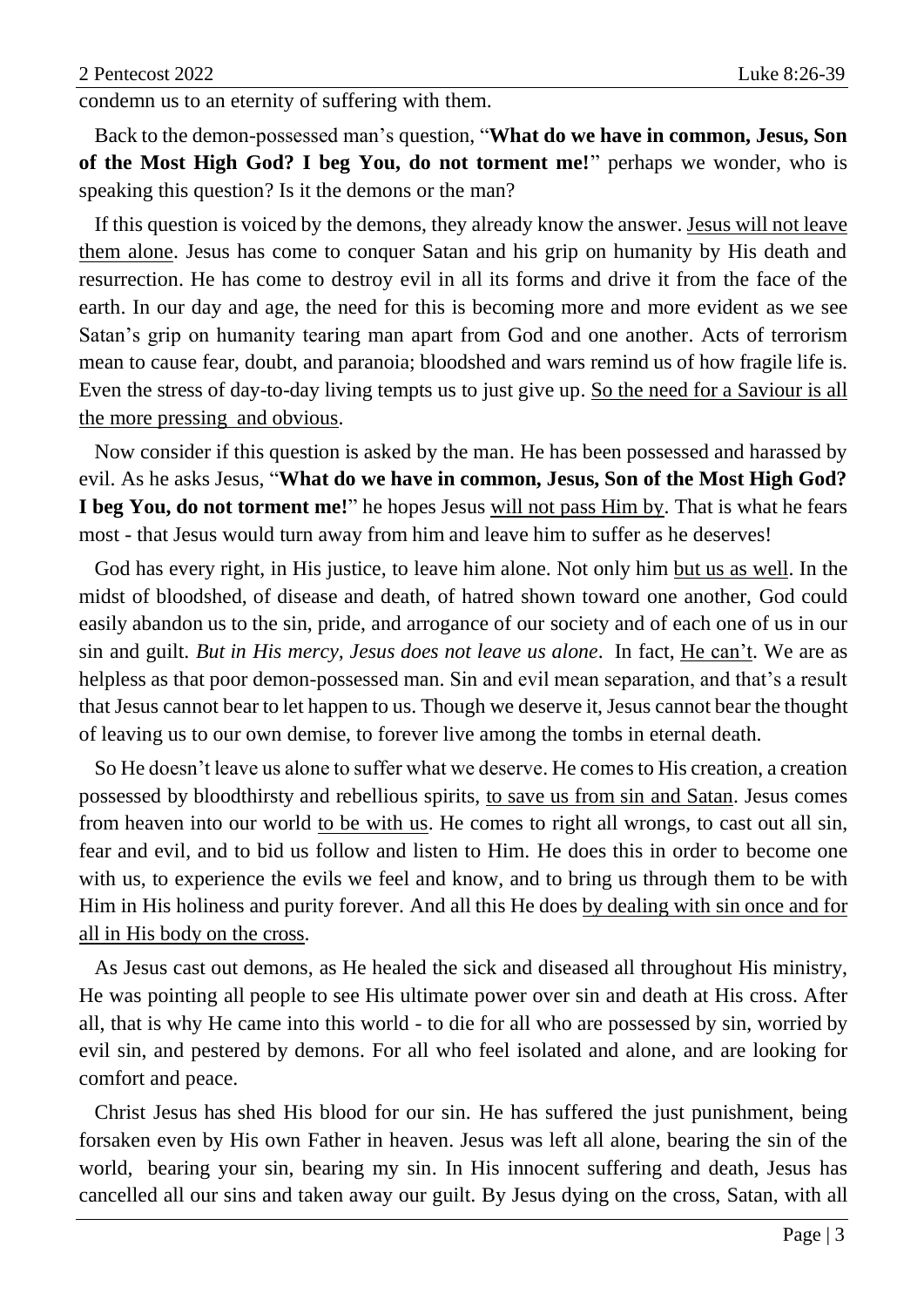his power to accuse has been squashed under the feet of Jesus in utter defeat. All our sins are removed, and our lives are safe with Jesus. We know this to be true because God the Father accepted the payment of His only Son by raising Him from the dead. And to further assure us of Christ's work for our salvation, Luke writes, "**There was a herd of many pigs there, feeding on the mountain. The demons begged Jesus to permit them to go into them, and He permitted them. <sup>33</sup> The demons came out of the man and went into the pigs, and the herd rushed down the cliff into the lake and was drowned.**"

How do these words of Luke assure us? This is a wonderful foreshadowing of what happens in Holy Baptism. Jesus, with a word, commands the demons to leave the man. This is a great picture of the forgiveness given to us in the waters of baptism. There, in those blessed waters, the demons which held us tight have been cast out. Martin Luther's 1526 baptismal rite actually begins very boldly with the words, "*Depart, O unclean spirit, and make room for the Holy Spirit*." They were cast out. The sin which plagued us is washed away, drowned and dead with the old Adam. The devil is forever cast out. Now we, possessed by the Holy Spirit, are made alive to be with Jesus, fully clothed with His righteousness and purity forever. We, the people who have come out of the great tribulation, have washed our robes and made them white in the blood of the Lamb.<sup>3</sup> Remember how the apostle Peter writes how baptism now saves "*not by washing dirt from the body but by guaranteeing a good conscience before God, through the resurrection of Jesus Christ*" (1 Peter 3:21). We are forgiven and holy because of Christ. That forgiveness is applied to us in baptism. Christ has earned the life we are given in baptism. He is our assurance – He is our comfort.

Going back to the demon-possessed man, Luke writes, " **When those who had been taking care of the pigs saw what had happened, they ran off and reported it in the city and in the country. <sup>35</sup> People came out to see what had happened. When they came to Jesus they found the man from whom the demons had been cast out. He was sitting at Jesus' feet, clothed and in his right mind, and the people were afraid. <sup>36</sup> Those who had seen it told them how the man who had been demon-possessed had been made well. <sup>37</sup> Then the whole crowd from the surrounding region of the Gerasenes asked Jesus to go away from them, because they were overcome by great fear.**" How sad! Asking Jesus to go away was a rather surprising request to make of a Person who was obviously very powerful and who could potentially do much good for them. But "**the people were afraid**." The Greek word used here means they were "*filled with awe*." It's the same feeling that Peter had when he beheld the large catch of fish. Sinful man is filled with terror when confronted with the holy God. This is the fear that these Gentile people felt. The good that Christ had brought to the demon-possessed man is matched by the judgment that had come upon the demons. It is this judgment that the sinner fears. Only in the cross is this fear taken away, and that is why when they get to Jesus and the man, they see that no longer is he crazy and possessed and naked. Jesus is sitting with the man, peacefully, who is "**clothed and in his right mind**." Jesus and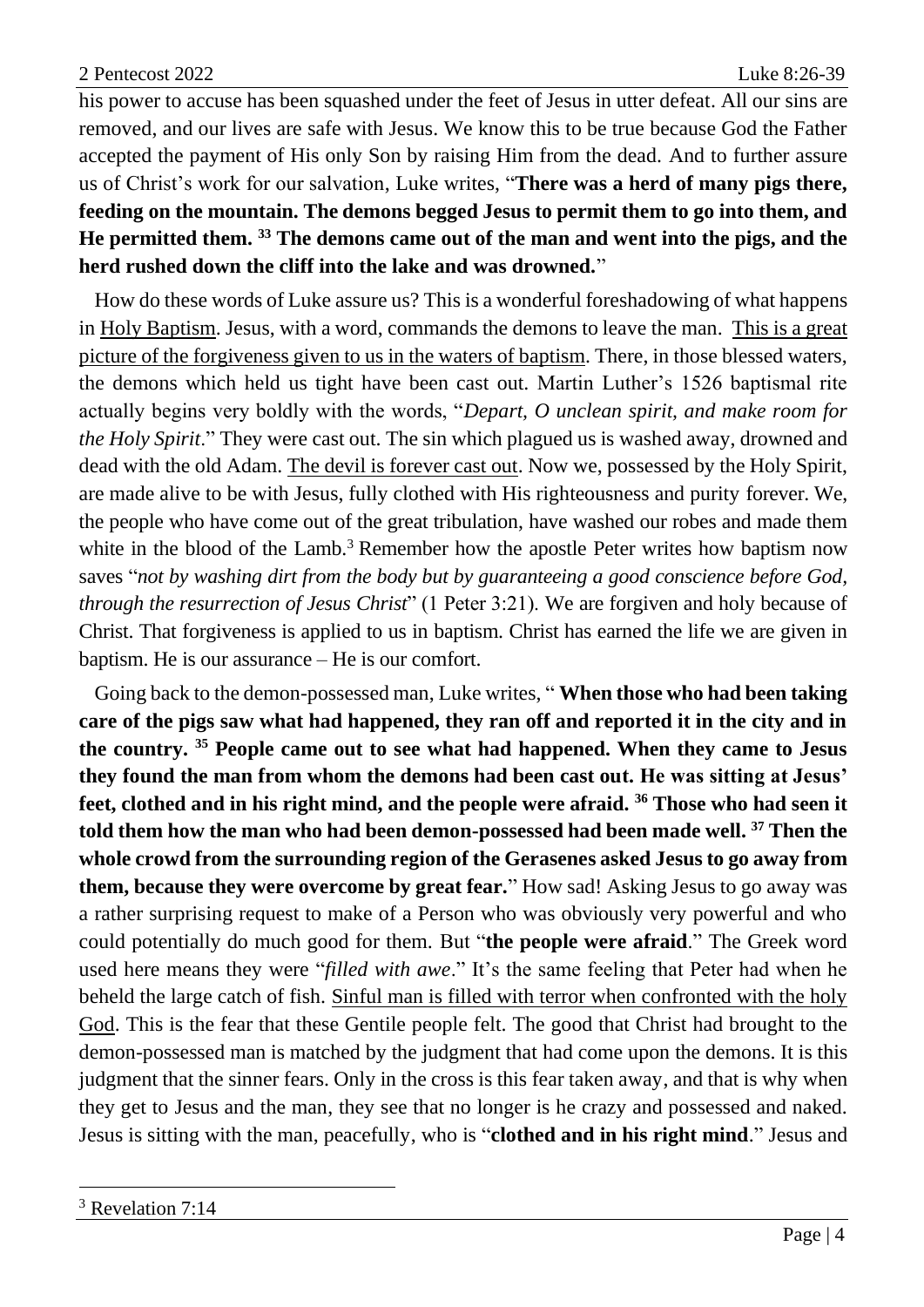the man are completely removed from the chaos, anxiety, and fear that surround them. While everyone else is in a panic and uproar, they are remarkably calm and peaceful.

Such is the power of Jesus for us, too, as He brings heavenly peace in His body for us. We see from this episode in Luke that, in His great mercy, *Jesus never leaves us alone*.

Having the desire for us to be with Him eternally, He will never leave us alone. He comes to us in His risen flesh in His Word and sacraments. There is our assurance. There is our comfort, for in these *we own Jesus*. Even in the midst of overwhelming and crushing forces that we cannot comprehend or battle, the power of Jesus for us is *undiminished*. Though Satan is like a roaring lion seeking someone to devour<sup>4</sup>, he is a defeated foe. He cannot harm us as Christ is with us, and we are with Christ. God "*has rescued us from the authority of darkness and has transferred us into the kingdom of the Son, whom He loves*" (Colossian 1:13).

Thanks be to God that there is nowhere we can go where we shall ever be away from Jesus. He does not leave us alone to eternally suffer but has come to save us by His almighty power over sin, death, and the devil. He has come to be with us, and in Him we shall always have hope, comfort, life, and eternal peace. Amen.

The peace of God which passes all understanding, keep your hearts and minds in Christ Jesus. Amen.

### PRAYER FOR THE SECOND SUNDAY AFTER PENTECOST

Almighty God, our heavenly Father, our strength and our stay, we praise You for creating all things by Your power, and for sustaining the earth and all who live on it. Help us to hear the witness of Your creation and to see the wonder of Your glory.

Father, we praise You for revealing Yourself to us in Your Word, and for showing us Your holy will. We thank You for the inspired writers of Your wise and true Word, for through them You have shown us Your forgiving love and given us rich promises of hope. We praise You for Your grace in Christ Jesus, by which You have provided us our escape from Your judgment on all disobedience. Pour out Your Spirit on us so that we may grow in knowing You.

We praise You for leading us from death to life through the sufferings, death, and resurrection of Je-sus Your Son. We praise You for our freedom from the condemnation of Your Law, and for delivering us from the ceremonial shadows of the Old Testament Law. By Your love for us, move us to the love and mercy that is the concern of Your moral Law, so that we may not love in mere words but in deed and truth. Give us sympathetic hearts for those in need, that we may share with them the things You have given us. Grant that through our love they may learn to know Your love, and praise You.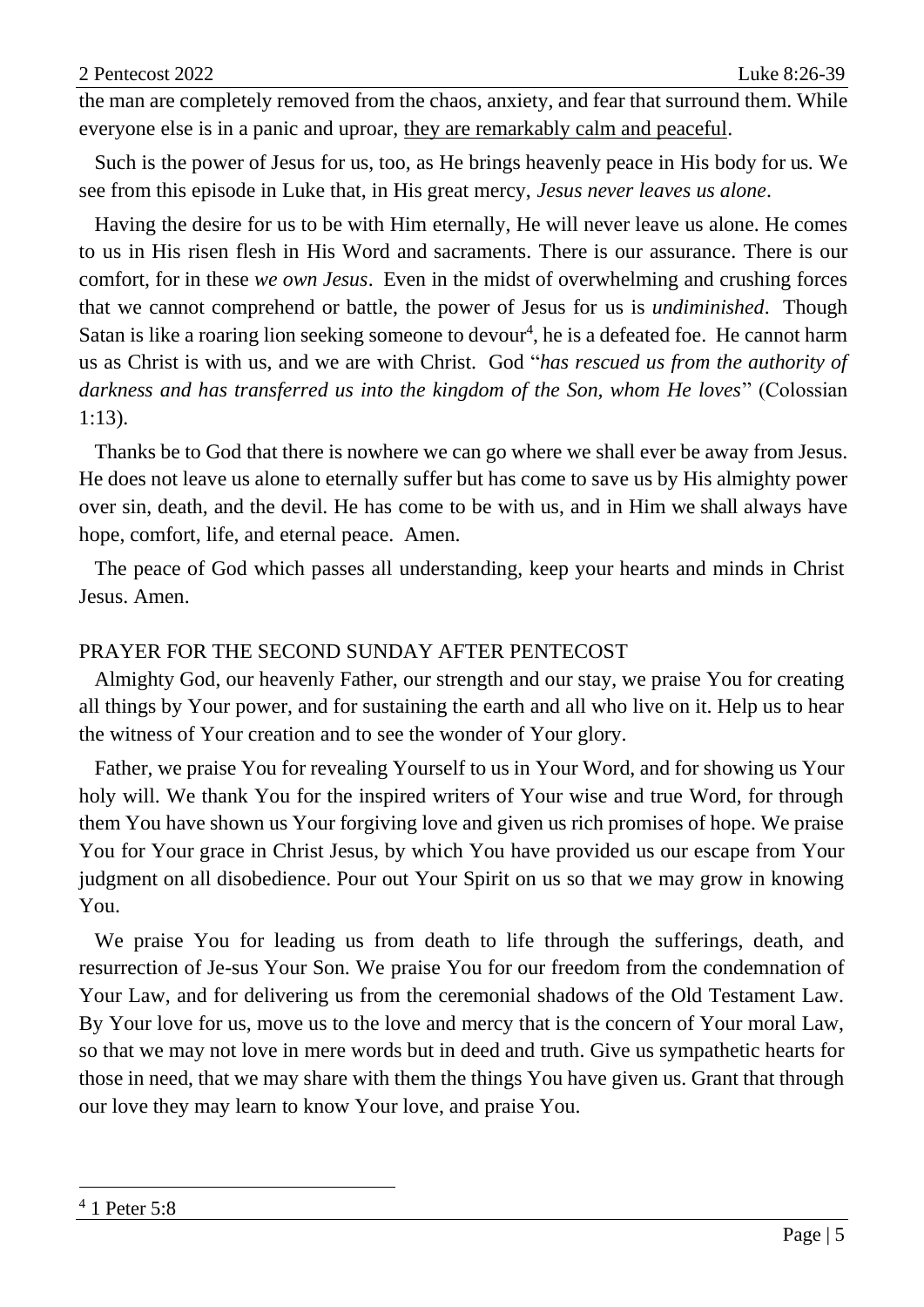We thank You that You have prepared for all people the rest of eternal salvation, and that through the Gospel You invite all to it. Enable us faithfully to spread the good news of this great relief to all whom we meet in our lives, that they also may respond to Your mercy with happy and thankful hearts. Grant that the spiritually poor may taste and see that You are merciful and good.

Almighty Lord, rule over our nation, and guide all to whom You have given authority. Bless our society with pure motives, noble goals, and moral strength. Give all Australians the desire to live before You in loving trust and obedience.

Bless our homes, and make them places of true learning and love, that all who live in them may find peace and joy in harmony with You and with one another.

We pray for Your special protection and help for the sick, the sorrowful, the aged, and the lonely. Meet their needs with Your mercy, and show them the wonderful things You have prepared for all Your children. Father, hear our prayers, and if there is anything else we should have asked for, grant it for the sake of Jesus Christ who has saved us and pleads for us. Amen.

### THE SECOND SUNDAY AFTER PENTECOST (Proper 7)

#### Isaiah 65:1-9

<sup>1</sup> "I have let Myself be searched for by those who have not been asking for Me. I have let Myself be found by those who have not been looking for Me. I have been saying, 'Here I am! Here I am!' to a nation that has not been calling on My name. <sup>2</sup> I have been stretching out My hands all day long to a stubborn people, who have been walking in a way that is not good and have been following their own plans. <sup>3</sup> This people has been constantly provoking Me to anger to My face, sacrificing in their gardens and burning incense on their bricks. <sup>4</sup> They sit in the tombs and spend their nights in secret places. They eat the meat of pigs, and broth made from unclean things is in their pots.<sup>5</sup> They say, 'Keep to yourself! Do not come near me! For I am too holy for you.' These people are smoke in My

nostrils, a fire that keeps smouldering all day long. <sup>6</sup> Look! It has been written in front of Me: 'I shall not be silent but shall pay them back. I shall pay them back into their laps <sup>7</sup> for your wrongs and your fathers' wrongs together,'" the LORD has said. "For they have been burning offerings on the mountains and have been insulting Me on the hills. I shall measure into their laps the retribution for their former deeds."

<sup>8</sup> This is what the LORD has said: "As juice is found in a cluster of grapes, and someone says, 'Do not destroy it! For there is a blessing in it,' this is what I shall do for the sake of My servants, that I may not destroy them all. <sup>9</sup> I shall bring a Descendant out of Jacob and One who will inherit My mountains out of Judah. My chosen people will inherit them, and My servants will live there."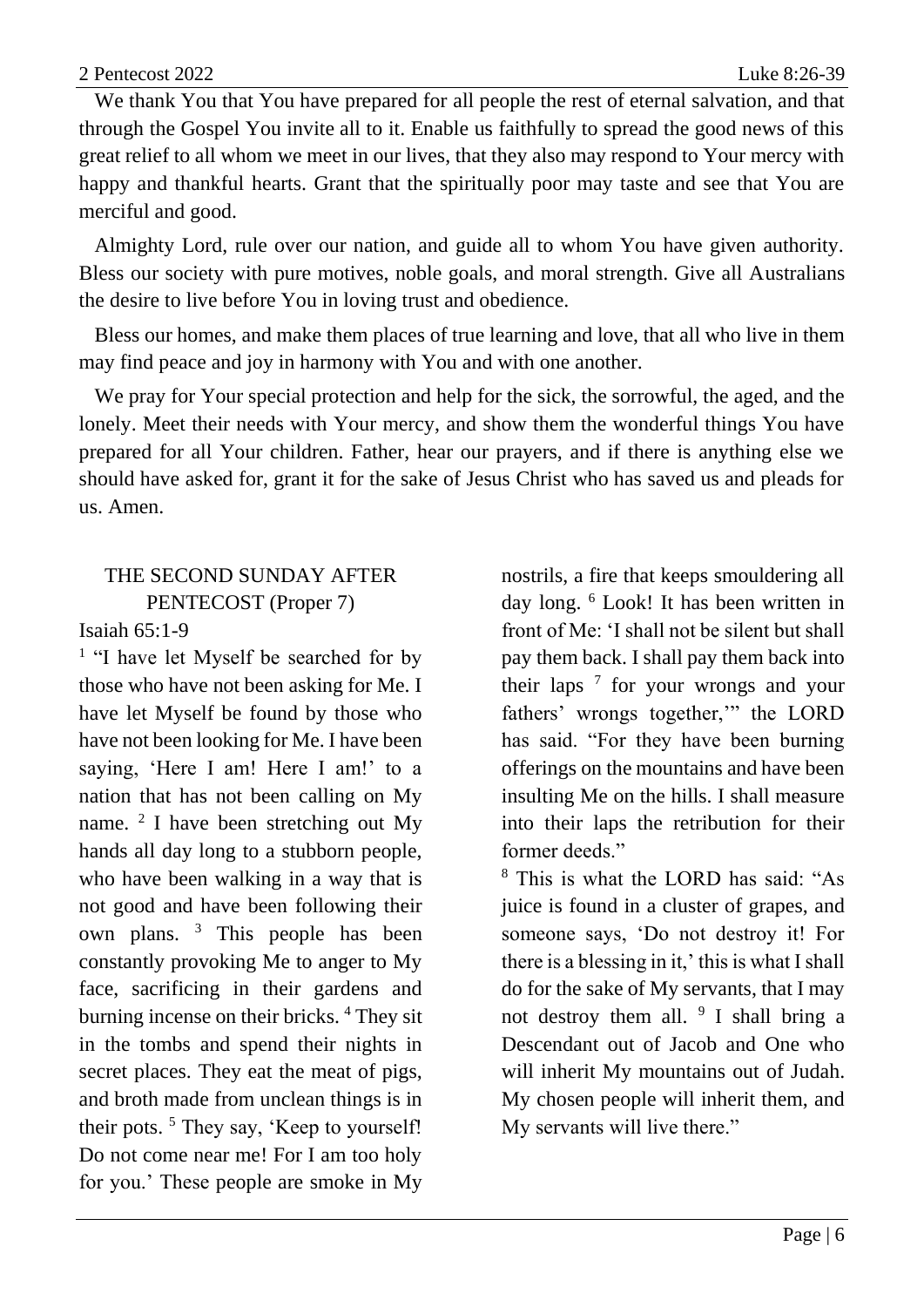Galatians 3:23-4:7

 $23$  Before the faith came, we were being imprisoned by the Law, locked up until the faith came, which was about to be revealed. <sup>24</sup> Therefore, the Law was our guardian until Christ came, that we might be justified by faith. <sup>25</sup> However, now that faith has come, we are no longer under a guardian. <sup>26</sup> For you are all the sons of God through faith in Christ Jesus, <sup>27</sup> because all of you who were baptised into Christ put Christ. <sup>28</sup> There is neither Jew nor Greek. There is neither slave nor free. There is neither male nor female. For you are all one in Christ Jesus. <sup>29</sup> Moreover, if you belong to Christ, then you are Abraham's descendants and heirs according to the promise.

4:1 What I am saying is that, while the heir is a child, he is no different from a slave, although he is the owner of everything. <sup>2</sup>Rather, he is under guardians and managers until the time set by his father.  $3$  We also, when we were children, were enslaved under the elementary principles of the world. <sup>4</sup> However, when the time had fully come, God sent out His Son, born of a woman, born under the Law, <sup>5</sup> to redeem those who were under the Law, that we might receive adoption as His sons. <sup>6</sup> Moreover, because you are sons, God has sent out the Spirit of His Son into our hearts, the Spirit who cries, "Abba! Father!"<sup>7</sup> Therefore, you are no longer a slave but a son. Moreover, since you are a son, you are also an heir, through God. <sup>8</sup> However, when you formerly did not know God, you were the slaves to those who by nature are not gods.  $9$  Now that you know God or rather, now that you are known by God, how is it that you are turning back again to those weak and beggarly elementary principles and that you wish to be slaves to them all over again? <sup>10</sup> You are observing days, months, seasons and years. <sup>11</sup> I am afraid for you, that the hard work that I have been doing for you has somehow been wasted.

## Luke 8:26-39

<sup>26</sup> They sailed to the region of the Gerasenes, which is opposite Galilee. <sup>27</sup> When Jesus came out onto the shore, a certain man from the city, who was possessed by demons, met Him. He had not worn clothes for a long time and did not stay in a house but in the tombs. <sup>28</sup> When he saw Jesus, he cried out, fell before Him and shouted, "What do we have in common, Jesus, Son of the Most High God? I beg You, do not torment me!"

<sup>29</sup> For Jesus had commanded the unclean spirit to come out of the man. For it had been seizing him violently for a long time. He used to be bound with chains and shackles and used to be kept under guard but would tear the chains and be driven by the demon into lonely places.

<sup>30</sup> Jesus asked him, "What is your name?" He answered, "Legion," because many demons had gone into him.

<sup>31</sup> They kept begging Him not to order them to go into the abyss.  $32$  There was a herd of many pigs there, feeding on the mountain. The demons begged Jesus to permit them to go into them, and He permitted them. <sup>33</sup> The demons came out of the man and went into the pigs, and the